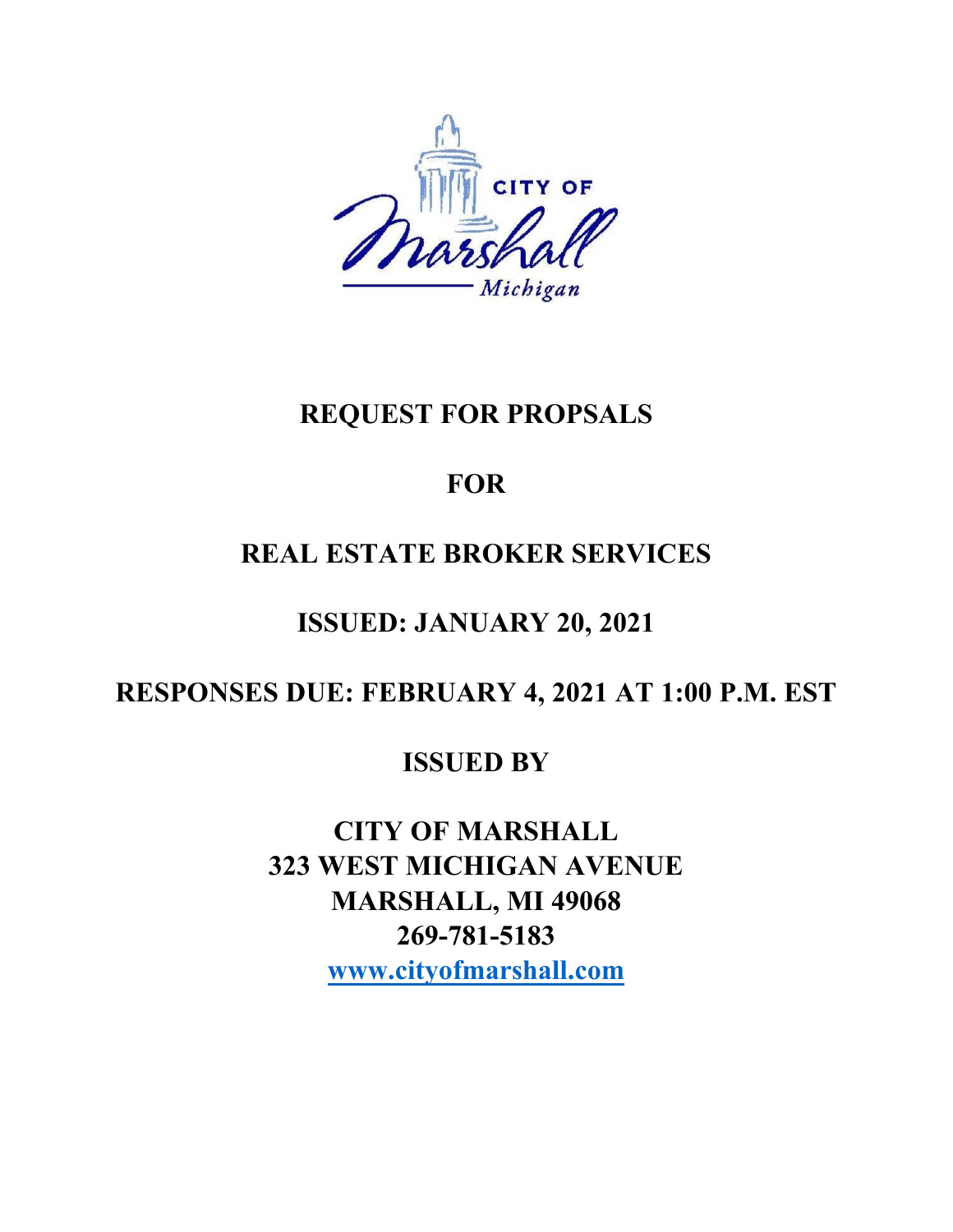# Table of Contents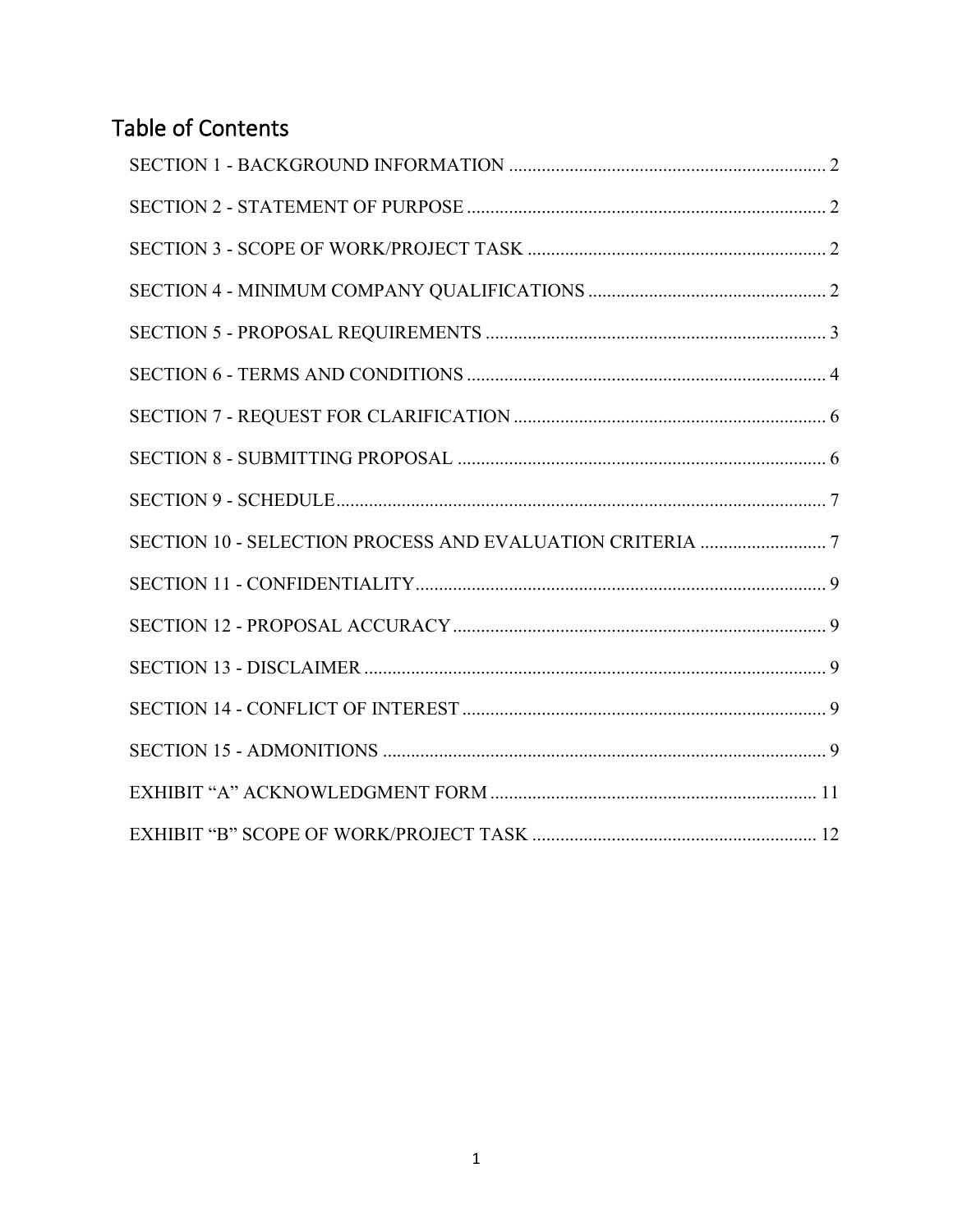# <span id="page-2-0"></span>**SECTION 1 - BACKGROUND INFORMATION**

The City of Marshall ("City") is a municipality of approximately 7,000 residents in Calhoun County in southcentral Michigan public agency. In 1980, the City built a 100-hundred-unit senior and disabled citizen, mid-rise apartment complex ("Marshall House"). Due to changes in the City operations and other factors, the City is seeking proposals to sell Marshall House. Additional information about the City and Marshall House may be found on [www.cityofmarshall.com.](http://www.cityofmarshall.com/)

# <span id="page-2-1"></span>**SECTION 2 - STATEMENT OF PURPOSE**

The City is seeking proposals from licensed commercial real estate brokerage firms with experience in providing commercial real estate brokerage and advisory services to clients in the multi-family and affordable housing industry. The purpose of this Request for Proposals (RFP) is to demonstrate the background, qualification, competence, and capability of the firm seeking to undertake these services with the City.

It is the intent of this RFP to have the successful broker/firm enter into an agreement with the City to supply real estate services as outlined herein. Specifically, the City seeks a real estate firm to assist with the sale of its property located at 200 East Spruce Street, Marshall, MI, 49068, commonly known as Marshall House. The real estate firm will be paid strictly on a commission basis and will be expected to work closely with City staff to assist the City in obtaining a qualified buyer with a reputable history. The City Council has indicated that the following priorities will guide its decisions in determining if and to whom to sell the property:

- 1. The buyer must be committed to maintaining the current or similar Section 8 contract
- 2. The level of improvements planned for and the plan to maintain the facility in the long term
- 3. Highest possible price for its property under the best possible terms

# <span id="page-2-2"></span>**SECTION 3 - SCOPE OF WORK/PROJECT TASK**

The qualified company is required to perform and complete the work and provide the services as set forth in Exhibit "B" of this RFP.

# <span id="page-2-3"></span>**SECTION 4 - MINIMUM COMPANY QUALIFICATIONS**

- 1. The company must have been in business for a minimum of five (5) years.
- 2. The company must provide real estate brokerage services must have an excellent reputation in the real estate community.
- 3. The company must be knowledgeable in the multi-family and affordable housing real estate market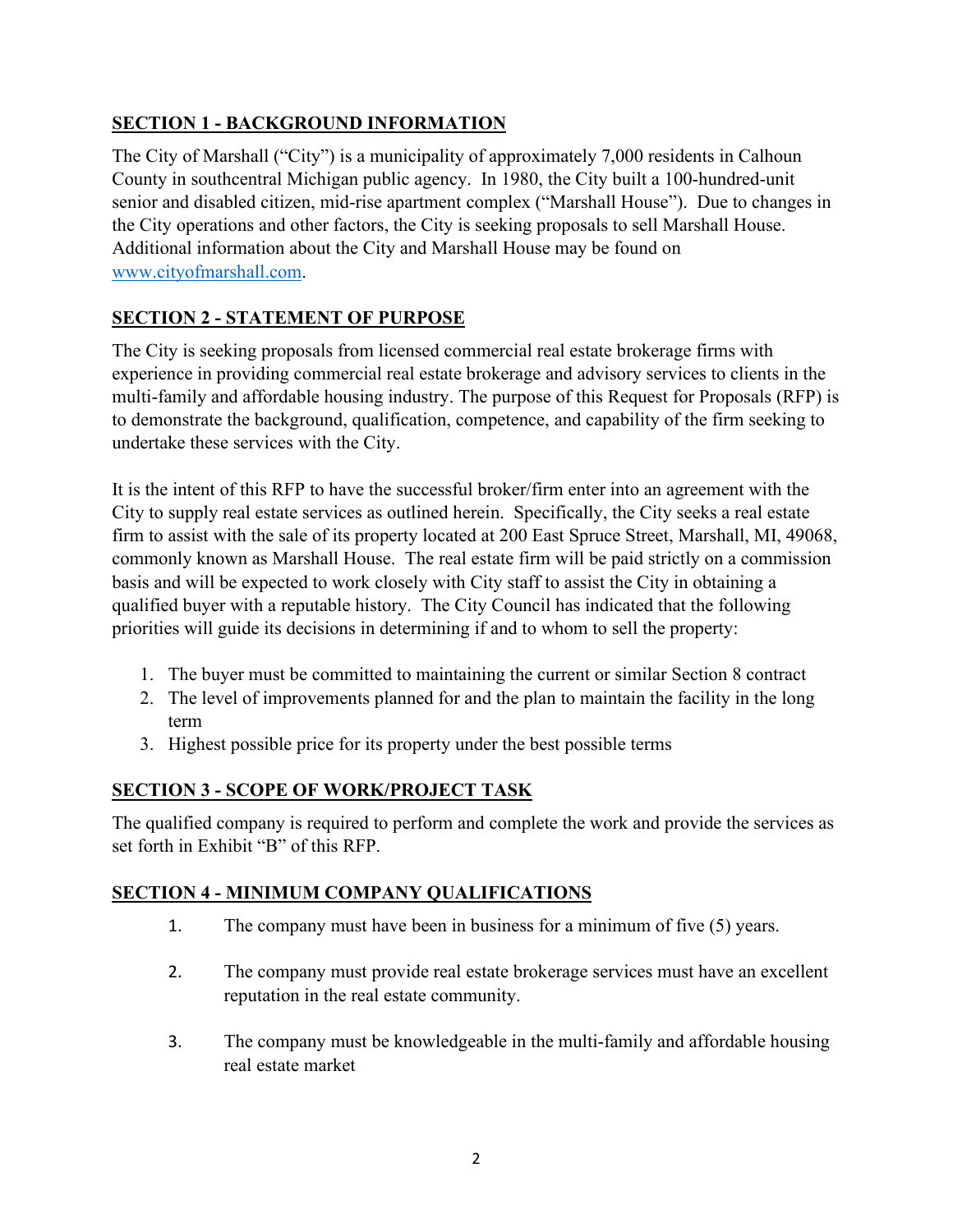4. The account executive(s)/lead brokers who will be assigned to the City's account must each have a minimum of ten (10) years' experience in providing commercial real estate brokerage services to clients. Within the last three (3) years, these brokers must have represented parties in at least three (3) completed purchase or sale transactions.

#### <span id="page-3-0"></span>**SECTION 5 - PROPOSAL REQUIREMENTS**

All Proposals must include and will be evaluated based on the following criteria:

- 1. A brief overview of the company's organization, including history, organizational structure, market position, etc.
- 2. Provide written responses to all the "Minimum Company Qualifications".
- 3. Additional Company Qualifications: The Proposal shall include the size of the company, the company's location, and the number and positions of staff who will work with the City regularly. Please identify if the company is minority, womenowned or disadvantage business enterprise (DBE). The Proposal must include a description of the company's client mix, the range of transactional support services offered by the company, any relevant research products offered by the company, and any other unique qualifications or capabilities the company possesses relative to other companies that could assist the City in its transactional goals.
- 4. Personnel Qualifications: The Proposal shall identify the names and qualifications of the account executive(s)/lead real estate professionals proposed to be assigned to the City's account to perform the services outlined in Exhibit "B" attached hereto and who would be working directly with the City staff. Please include all relevant experience with non-profit and/or government clients.
- 5. Licenses/Certifications: Proposals must include copies of business licenses, professional certifications, or other credentials for its account executive(s)/brokers/real estate professionals to provide services outlined in Exhibit "B" attached hereto and who will be assigned to the City's account, together with evidence that the company, if a corporation, is in good standing and qualified to conduct business in Michigan.
- 6. Scope of Services: A detailed scope of services that reflects the company's understanding of the City's requirements. Proposals shall include the techniques, approaches, and methods the company will use in providing services to the City, including: description of the proposed marketing plan specific to selling the City's property (examples of previous brochures, flyers, ads, internet services, direct mailings, newspaper, etc.); and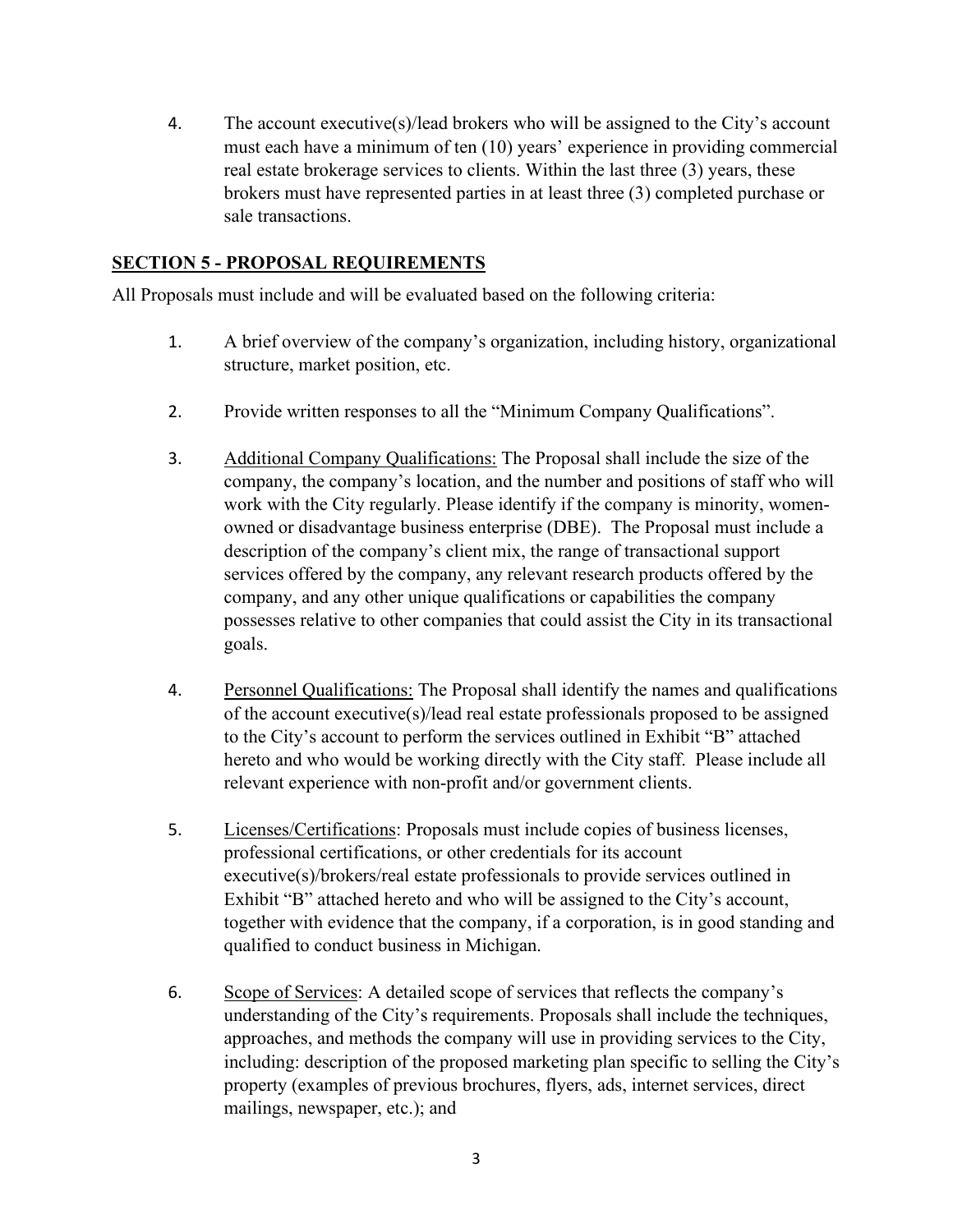- 7. Fee and Marketing Schedule: The Proposal must include a proposed schedule of (a) commission rates for sale of the City's property located at 200 East Spruce Street, Marshall, MI 49068, (b) the time period (length) for listing and selling of property, negotiations, closing, and (c) any additional costs the City may anticipate relating to the real estate services to be provided.
- 8. List of References: A list of at least five (5) client references for deals completed by the account executive(s)/lead brokers, with an emphasis on government and non-profit clients, if possible. Include all relevant transaction details and the primary client's contact information (i.e., title, address, email address and phone numbers). The City reserves the right to contact any of them for references.
- 9. List of Transactions: A list of the purchase/sale transactions of similar properties closed by the company's proposed account executive(s)/lead brokers in the last three (3) years. Include building address, buyer, seller, square footage, price, date closed.
- 10. List of Proceedings: A list and description of any regulatory proceedings, licensing actions, lawsuits, arbitrations, formal protests, or other legal actions related to real estate services in which the company and its account executive(s)/brokers/real estate professionals have been involved in the last two (2) years.
- 11. W9: The Proposal shall include a copy of the company's W9.
- 12. Insurance: The Proposal should include a copy of your proof of insurance as per the requirement outline in Section 6 of this RFP.
- 13. Provide a sample or template of a brokerage services agreement.

# <span id="page-4-0"></span>**SECTION 6 - TERMS AND CONDITIONS**

#### Payment for Services:

Compensation for the entire scope of services as indicated in this RFP, including research, marketing and any additional/specialty support services related to a potential sale transaction shall be through commercial real estate brokerage commissions based on sale price, as follows:

1. Sales Commission:

Should the City complete a transaction for the sale of its property, the qualified company will receive a brokerage commission paid by the City based on a percentage of the selling price of the property, to be paid from the proceeds of the sale at the close of escrow. Company will state its requested commission percentage. The proposed commission will be the total commission paid by the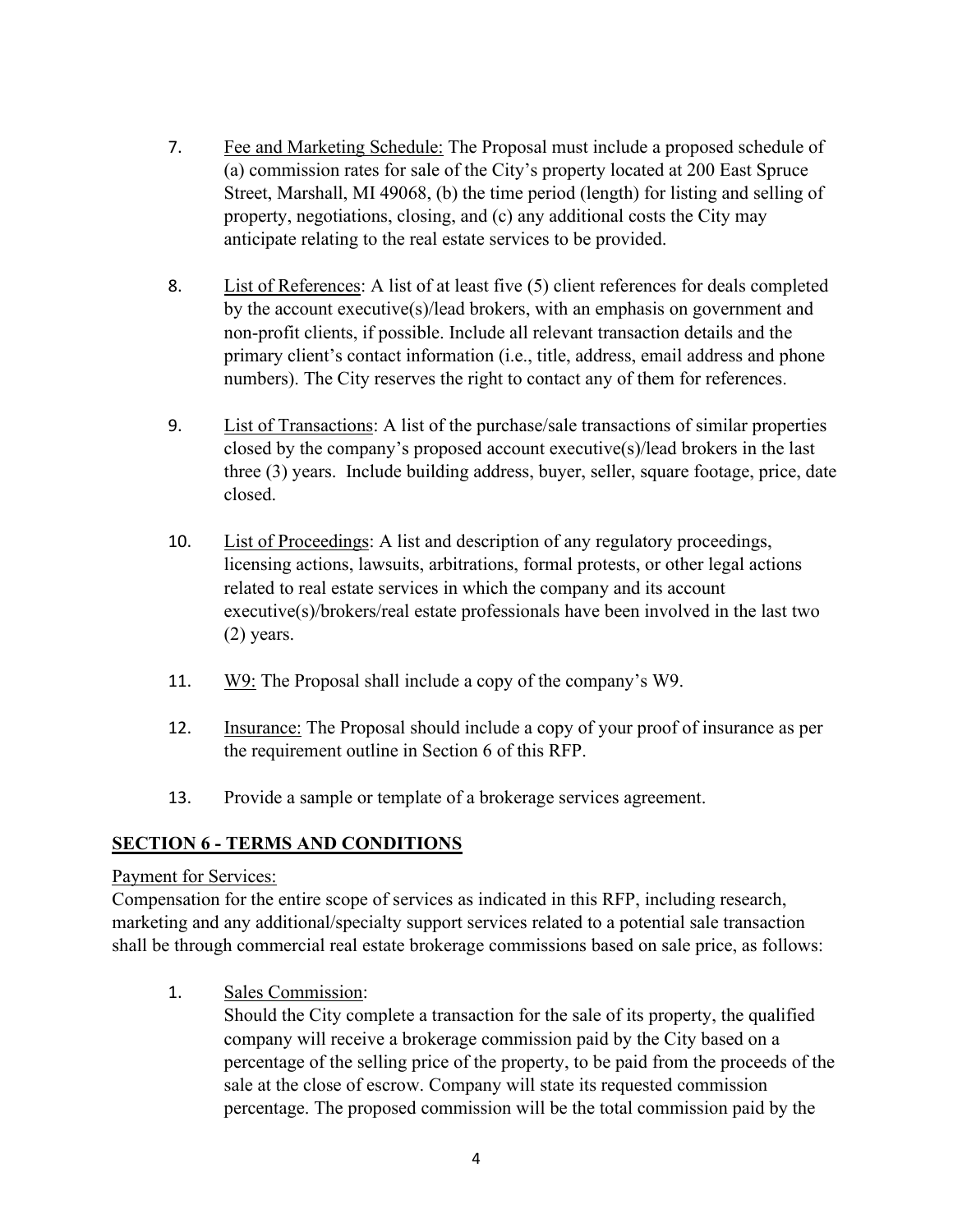City, and *will include any commission due to the buyer's broker* pursuant to a commission split agreement between the company and the buyer's broker. The City would expect the company to cooperate with outside brokers in accordance with standard market practice.

Acknowledgement of City's Insurance and Indemnification Provisions

The company shall procure and maintain the insurance required, for the duration of the contract, insurance against claims for injuries to persons or damages to property arising from or in connection with the performance of the work performed.

- 1. Insurance Requirements: The following are the City's insurance requirements.
	- (i) Commercial General Liability: coverage should include \$1,000,000 per occurrence, \$2,000,000 aggregate, as applicable. Prior to the start of work, the selected company shall provide to the City evidence of insurance from an insurer(s) certifying the coverage. The CITY and its Council Members, officers, employees, agents, and volunteers are added as insureds.
	- (ii) Business Automobile Liability: Business Automobile Liability insurance insuring all owned, non-owned and hired automobiles - in the amount of \$1,000,000 combined single limit per accident for bodily injury and property damage.
	- (iii) Workers' Compensation and Employer's Liability Insurance: shall be furnished in accordance with statutory requirements of the State of Michigan and shall include Employer's Liability coverage of \$1,000,000 per accident for bodily injury or disease.
	- (iv) Professional Liability Insurance: For the full term of this Agreement, the Firm shall procure and maintain Errors and Omissions Liability Insurance appropriate to Consultant's profession. Such coverage shall have minimum limits of no less than One Million Dollars (\$1,000,000.00) per claim.
	- (v) Commercial General Liability & Workers' Compensation Liability Insurance policies shall contain a waiver of transfer rights of recovery ("waiver of subrogation") against the City, its Council Members, officers, employees, agents, and volunteers for any claims arising out of the work of the Company.
- 2. Indemnification: Company shall, prior to completion and upon completion of the work, deliver possession thereof to the City ready for use and free and discharged from all claims for labor and material from subcontractors, suppliers, or others. Company shall defend, indemnify, and hold harmless the City to the fullest extent permitted by law.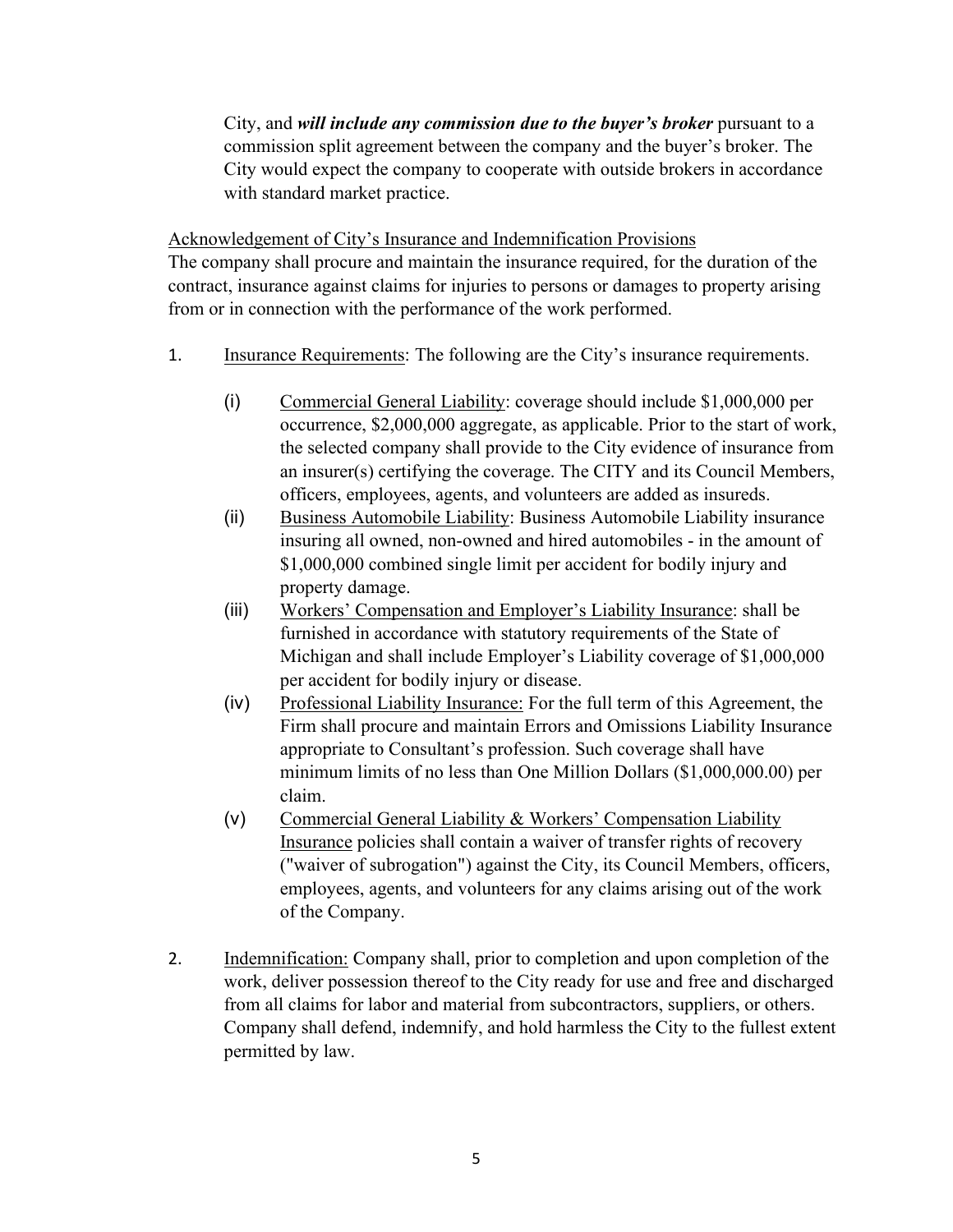# <span id="page-6-0"></span>**SECTION 7 - REQUEST FOR CLARIFICATION**

Company requesting clarification pertaining to this RFP shall submit all requests through written correspondence by email **only** on or before 3:00 P.M. EST on Friday, January 29, 2021, to:

- 1. Eric Zuzga, Director of Special Projects Email: [ezuzga@cityofmarshall.com](mailto:ezuzga@cityofmarshall.com) Telephone No: (269) 558-0354 &
- 2. Christy Ramey, Purchasing Agent Email: [cramey@cityofmarshall.com](mailto:cramey@cityofmarshall.com) Telephone No: (269) 558-0326

#### Request for Clarification (RFC) will not be taken over the phone, via fax or via regular mail.

Responses: if deemed necessary by the City, will be in writing for the benefit of all prospective companies and will be posted on the City's website at [www.cityofmarshall.com.](http://www.cityofmarshall.com/) It is the Company's responsibility to visit our website to check and view any response to RFCs or view changes/addenda made to this RFP by the City. RFC must be submitted five (5) business days prior to the RFP due date of February 4, 2021.

# <span id="page-6-1"></span>**SECTION 8 - SUBMITTING PROPOSAL**

No person or company who has a potential new contract with the City, either for professional and other services or for the furnishing of any material, supplies, equipment, or real estate to the City shall communicate directly or indirectly with an employee while that matter is pending before the City. Persons or companies that violate this policy will be disqualified from the procurement process.

The following information is required by the deadline for the company to be considered:

- 1. Title Page and Table of Contents;
- 2. Letter of Introduction signed by an officer of the company and the proposed account executive(s)/lead brokers, and a summary highlighting the key points of the proposal;
- 3. Detailed Proposal (addressing the scope of work);
- 4. Fee and Marketing Schedule;
- 5. Signed Acknowledgement Form refer to Exhibit "A" attached hereto;
- 6. Additional documentation, if applicable.

To be considered:

1. Five (5) hard copies and one (1) electronic copy, on a USB flash drive, of the proposal must be received on or before 1:00 P.M. EST on Thursday, February 4, 2021; and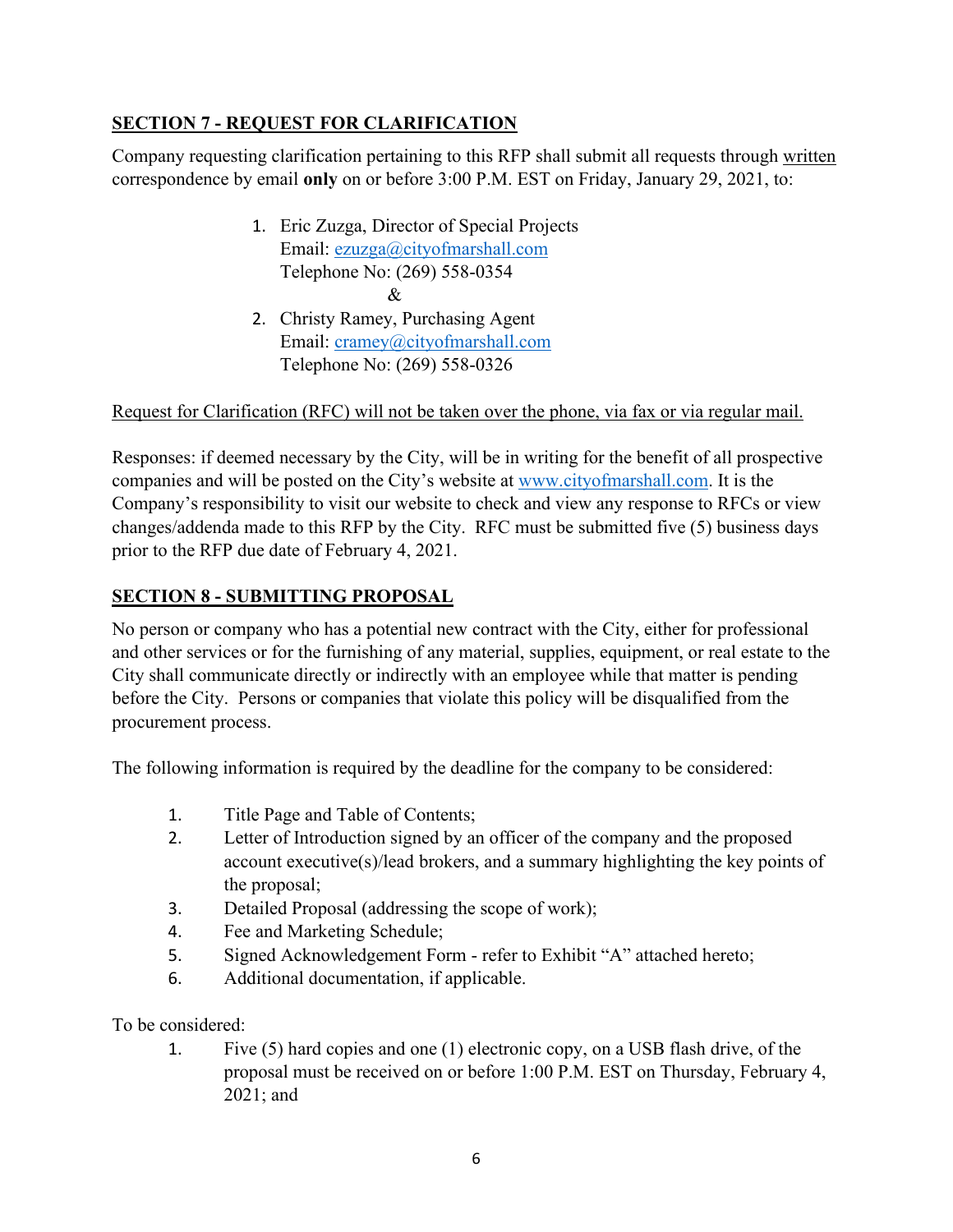Submit your Proposal to:

Christy Ramey RE: Real Estate Brokerage Services City of Marshall 323 West Michigan Avenue Marshall, MI 49068

Proposals submitted via Fax or Email will not be accepted.

#### <span id="page-7-0"></span>**SECTION 9 - SCHEDULE**

The following dates reflect the anticipated schedule for the Proposal and selection of the company:

| Events                                               | <b>Date</b>        |
|------------------------------------------------------|--------------------|
| RFP distribution to companies                        | January 20, 2021   |
| Questions from companies about scope or approach due | January 29, 2021   |
| Responses to companies about scope or approach due   | February 1, 2021   |
| Proposal due date                                    | February 4, 2021   |
| Target date for review of Proposals                  | February 5, 2021   |
| Final Company selection and Interviews               | February 8/9, 2021 |
| Anticipated decision and selection of company(s)     | February 16, 2021  |
| Anticipated commencement date of work                | March 2, 2021      |

#### <span id="page-7-1"></span>**SECTION 10 - SELECTION PROCESS AND EVALUATION CRITERIA**

Proposals will be examined for compliance with all the requirements in the sections of this RFP. The City, at its discretion, may waive any omission which it deems to be non-essential or inconsequential.

City at its discretion will evaluate each proposal submitted for the following criteria:

- 1. Suitability of the company's proposed services to meet the City's needs.
	- a. Understanding the City's requirements, including identification of critical elements and key issues, regional reach for marketing the City's property;
	- b. Proven commercial real estate track record, including experience of successfully selling property of a similar type;
	- c. Assignment approach that includes comprehensive scope of work;
	- d. Work plan that clearly defines assignment deliverables;
	- e. Work plan that provides quantitative and/or qualitative measurement criteria for results;
	- f. Details of marketing plan, purchasing plan and examples of prior transactional successes; and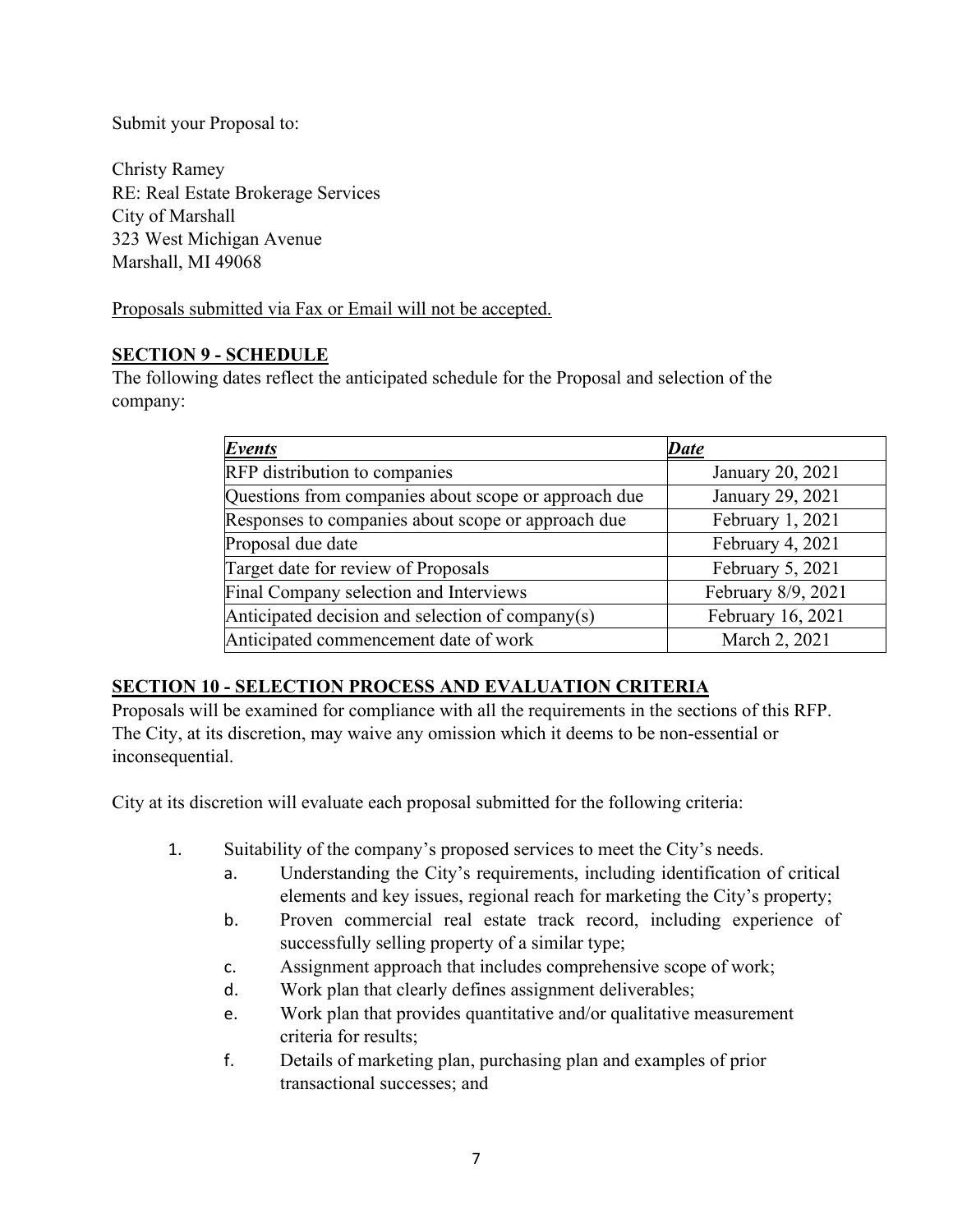- g. Project work plan that offers estimated timelines for milestone completion as an aid to creating systematic progress reporting on vendor performance.
- 2. Experience and knowledge of the company considering the type of services required and the complexity of the assignment;
- 3. Experience and qualifications of identified team members;
- 4. Clarity and completeness of proposal;
- 5. Pricing or fee schedule included in the proposed services;
- 6. Evidence of how long the company has been in business by submitting a copy of their business and/or any other relevant license(s);
- 7. Evidence of insurance certificates;
- 8. Meeting all criteria of City's conflict of interest form;
- 9. Other key factors as appropriate for the type of services.

Proposing companies should note that the pricing, while important, will not be the **only** deciding factor in the final selection but rather the ability of the company to provide and perform the required duties as outlined in Exhibit "B".

#### *Weighted Evaluation Criteria:*

| Completeness of the Proposal                                                     | 10%  |
|----------------------------------------------------------------------------------|------|
| Company qualifications and experience                                            | 20%  |
| Evaluation of scope of work, deliverables, quantitative, timelines for milestone | 20%  |
| Capability to meet City requirements                                             | 40%  |
| Fee and marketing schedule                                                       | 10%  |
| <b>TOTAL</b>                                                                     | 100% |

Oral presentations and written questions for further clarifications may be required of some or all companies. Interviews will be held via Zoom February  $8<sup>th</sup>$  or  $9<sup>th</sup>$ . Final scoring will be based on a predefined method considering the proposal and interview.

City staff will present the recommendation for contract award to the City Council, who will make the final decision on which company to award the contract. The City will provide all companies with a written notice of the recommendation the staff will present. The notice will provide a reasonable date and time for the next Council meeting at which the City Council plan to authorize the contract.

Any Proposal that does not include written/documented responses to all items of the "Proposal Requirements" will not be considered. Postmarks, facsimiles, and e-mails will not be accepted.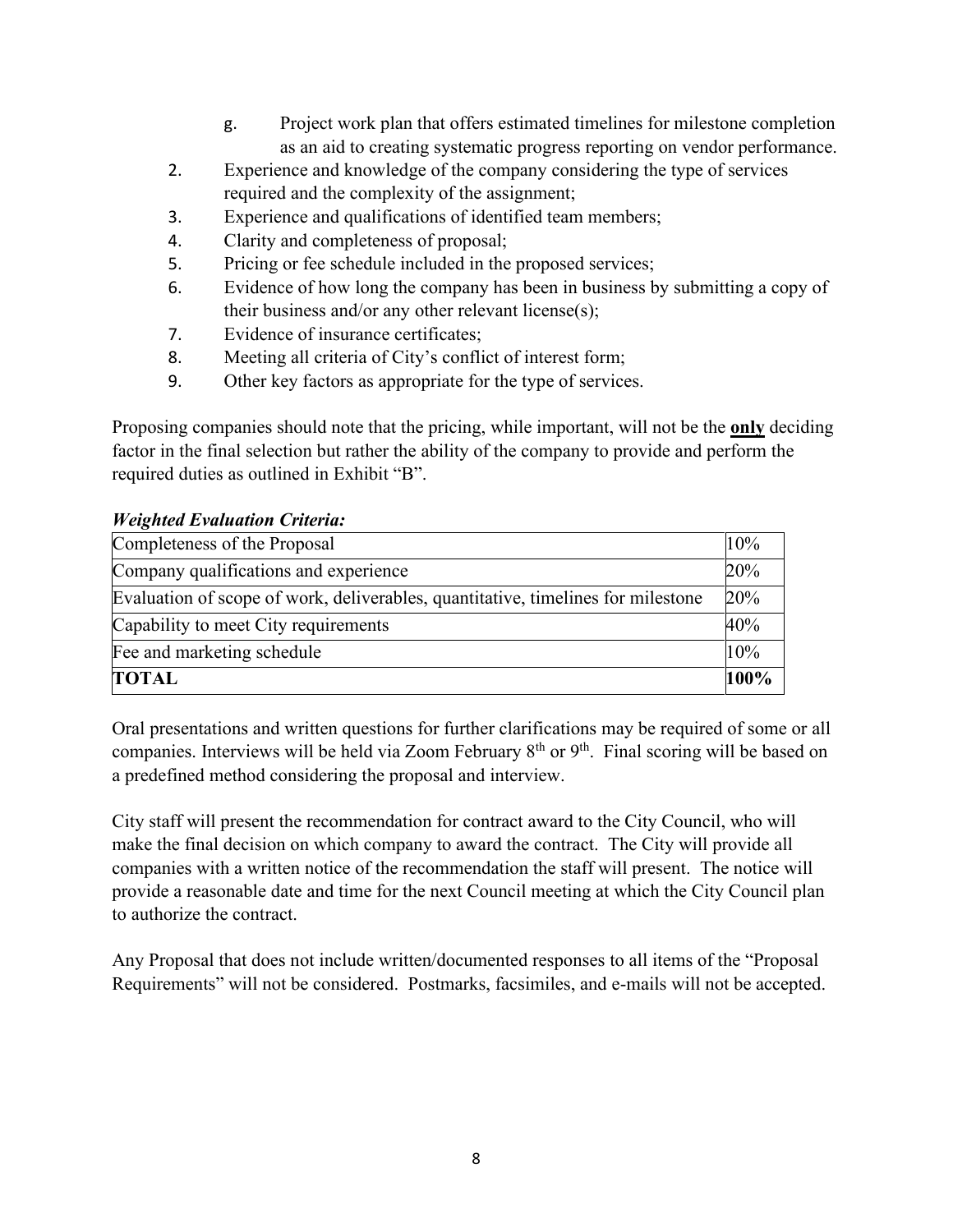# <span id="page-9-0"></span>**SECTION 11 - CONFIDENTIALITY**

The City is subject to Freedom of Information Act. As such, all required submitted information is subject to disclosure to the general public.

Proposals submitted and terms and conditions specified in each company's bid response will remain the property of the City.

# <span id="page-9-1"></span>**SECTION 12 - PROPOSAL ACCURACY**

A proposal which is in any way incomplete, irregular, or conditional will not be accepted. By submitting a proposal, companies agree that any significant inaccuracy in information given by the company to the City will constitute good and sufficient cause for rejection of the proposal.

# <span id="page-9-2"></span>**SECTION 13 - DISCLAIMER**

City reserves the right:

- 1. To reject any or all Proposals for any reason;
- 2. Withdraw this solicitation at any time without prior notice, and furthermore makes no representations that any contract will be awarded to any respondent to this RFP;
- 3. Negotiate a final contract with any respondent(s) as necessary to serve the best interest of the City;
- 4. Select the Proposal most advantageous to the City;
- 5. Verify all information submitted in Proposal;
- 6. Reject companies that a found to have made misleading statements or material misrepresentations; and/or
- 7. Amend this RFP.

# <span id="page-9-3"></span>**SECTION 14 - CONFLICT OF INTEREST**

To protect the City Council and staff, all potential contracting parties with the City shall be required to disclose any Conflict of Interests prior to the award.

# <span id="page-9-4"></span>**SECTION 15 - ADMONITIONS**

As of the date in this Request for Proposals and continuing until the notice of intent to award is released or the recommended contract is placed on the agenda of the City Council for a public meeting, all proposers are specifically directed not to hold any discussions, meetings, conferences or technical discussions regarding the RFP with City officials or employees. During the submittal period, questions regarding this RFP may be directed only to the person indicated in the cover letter or emailed to the individual.

Contact with any other City official or employee during the submittal period regarding this RFP may be cause for immediate disqualification of the Proposer as determined in the sole discretion of the City Council.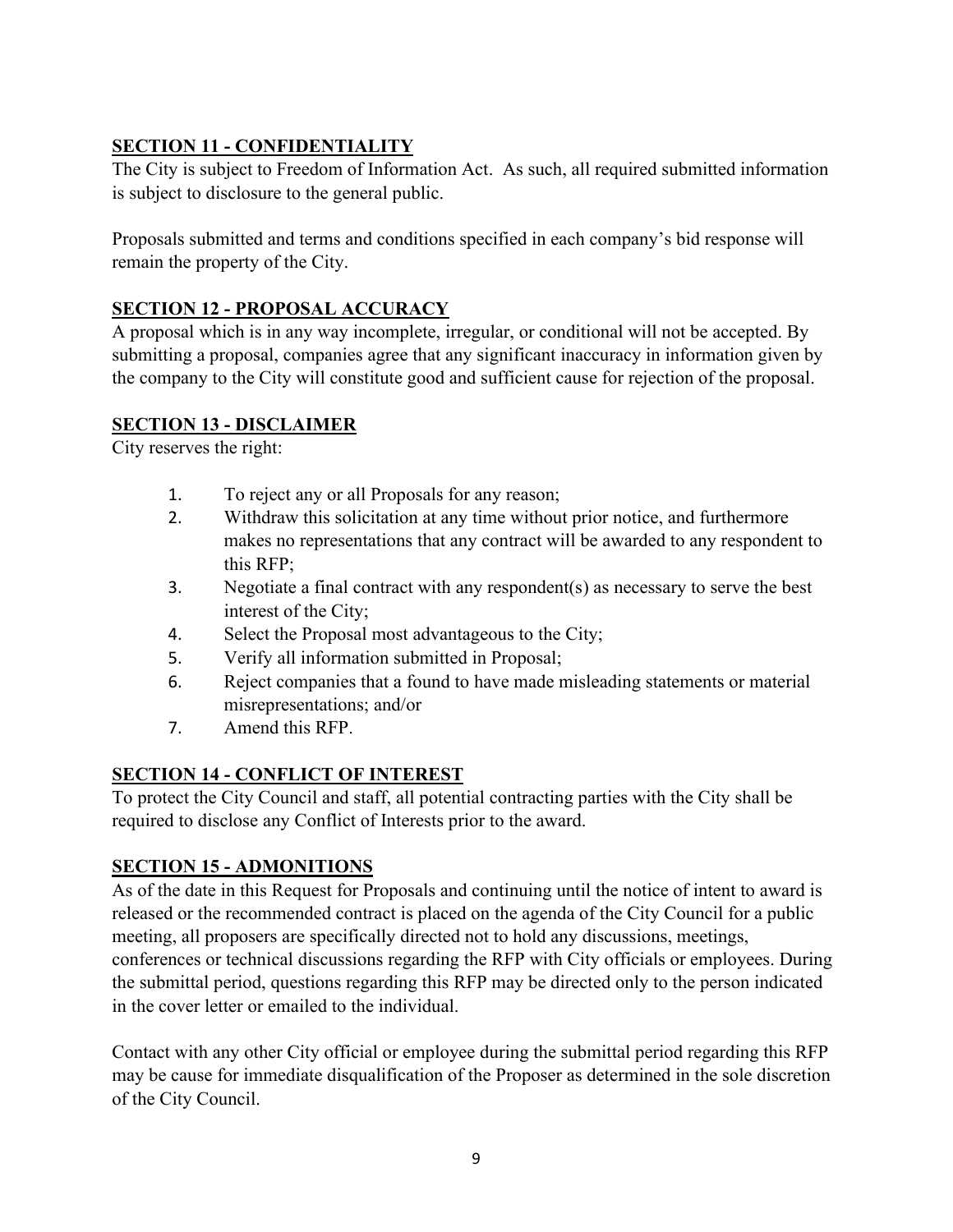It is improper for any City officer, employee, or agent to solicit consideration, in any form, from a Proposer with the implication, suggestion, or statement that the Proposer's provision of the consideration may secure more favorable treatment for the Proposer in the award of the contract or that the Proposer's failure to provide such consideration may negatively affect the City's consideration of the Proposer's submittal. A Proposer shall not offer or give, either directly or through an intermediary, consideration, in any form, to a City officer, employee, or agent for the purpose of securing favorable treatment with respect to the award of the contract.

A Proposer shall immediately report any attempt by a City officer, employee, or agent to solicit such improper consideration. The report shall be made to the City Manager and/or the City Attorney. Failure to report such a solicitation may result in the Proposer's submittal being eliminated from consideration.

Among other items, such improper consideration may take the form of a campaign contribution, cash, discounts, services, the provision of travel or entertainment, or tangible gifts.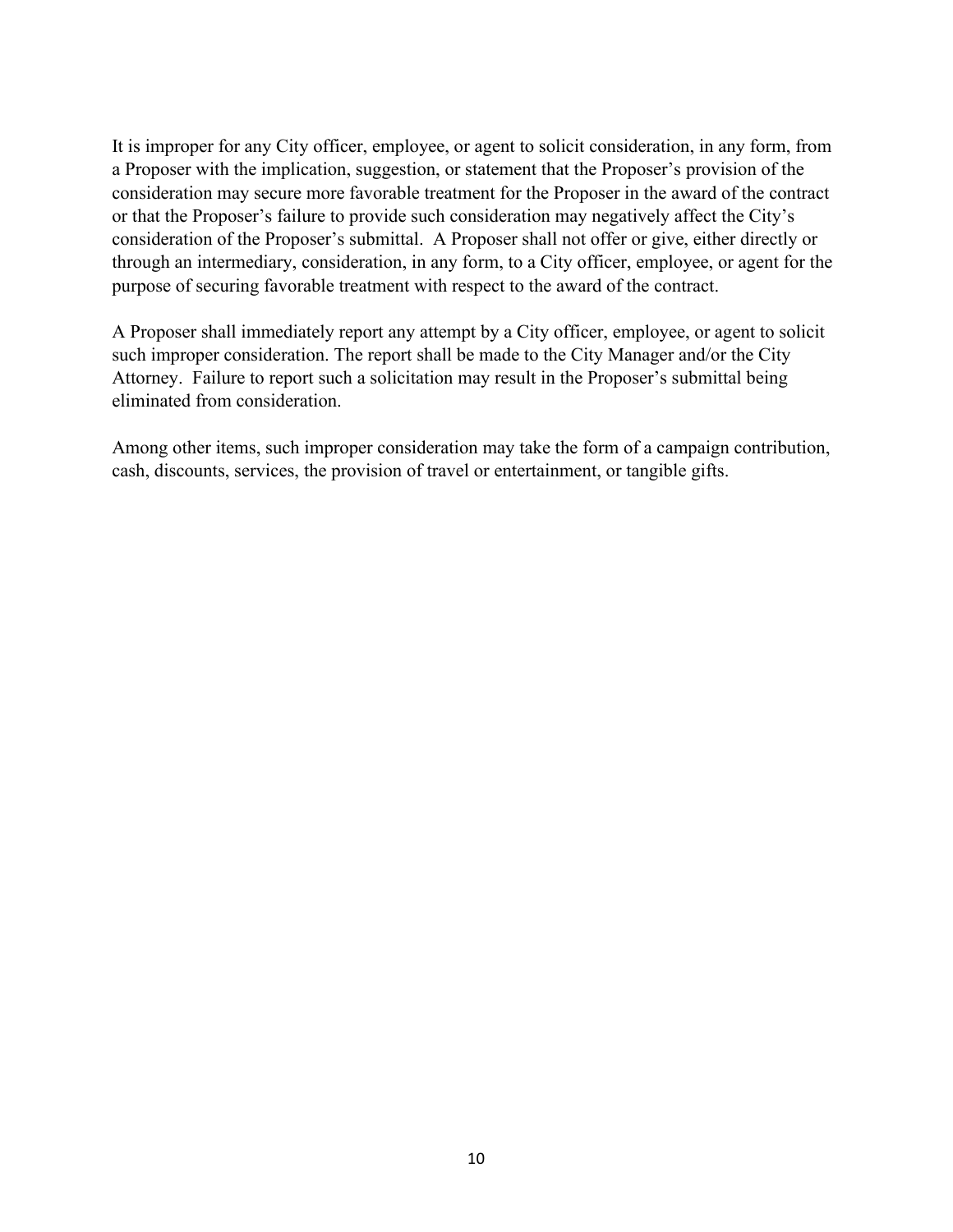# **EXHIBIT "A" ACKNOWLEDGMENT FORM**

# **RFP for Licensed Real Estate Broker Services**

#### <span id="page-11-0"></span>PART A

The proposing company warrants the following:

- 1) That it will not delegate or subcontract it responsibilities under contract without the expressed, prior written permission from City of Marshall.
- 2) That all information provided in connection with this proposal is true and correct.
- 3) That it will acknowledge and agree with all terms and conditions stated in this request for proposal.

Company Name (Respondent to RFP): \_\_\_\_\_\_\_\_\_\_\_\_\_\_\_\_\_\_\_\_\_\_\_\_\_\_\_\_\_\_\_\_\_\_\_\_\_\_ Address: \_\_\_\_\_\_\_\_\_\_\_\_\_\_\_\_\_\_\_\_\_\_\_\_\_\_\_\_\_\_\_\_\_\_\_\_\_\_\_\_\_\_\_\_\_\_\_\_\_\_\_\_\_\_\_\_\_ City: \_\_\_\_\_\_\_\_\_\_\_\_\_\_\_\_\_\_\_\_\_\_\_\_\_\_\_\_\_\_\_State: \_\_\_\_Zip: \_\_\_\_\_\_\_\_\_ Contact Name: \_\_\_\_\_\_\_\_\_\_\_\_\_\_\_\_\_\_\_\_\_ Title: \_\_\_\_\_\_\_\_\_\_\_\_\_\_\_\_\_\_\_\_\_\_ Telephone No: \_\_\_\_\_\_\_\_\_\_\_\_\_\_\_\_\_\_Email: \_\_\_\_\_\_\_\_\_\_\_\_\_\_\_\_\_\_\_\_\_ Fax No:

Signature

PART B

The above listed company is responding to a Request for Proposals for a qualified and experienced company to provide commercial real estate brokerage services.

#### THIS COMPLETED FORM MUST BE RETURNED TO CITY OF MARSHALL BY THE RESPONDENT WITH THEIR PROPOSAL.

# **RETURN ON OR BEFORE 1:00 P.M. TUESDAY, FEBRUARY 4, 2021.**